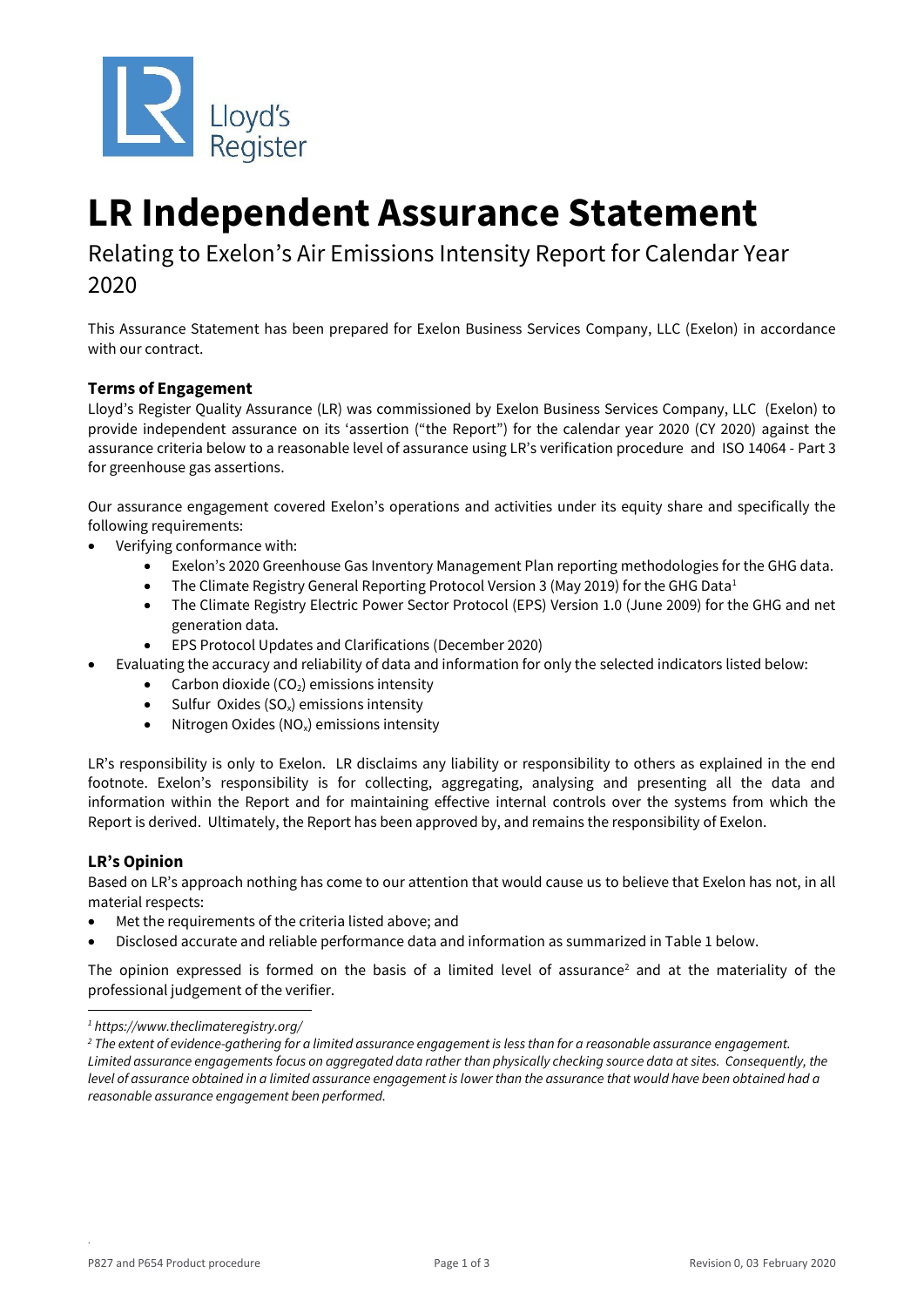

#### **Table 1. Summary of Exelon Emissions Intensity Report for CY2020:**

| <b>Parameter</b>                 | lbs per MWh |
|----------------------------------|-------------|
| Carbon Dioxide, CO <sub>2</sub>  | 93.871      |
| Sulfur Dioxide, $SO_{x}$         | 0.001       |
| Nitrogen Oxides, NO <sub>x</sub> | 0.012       |

### **LR's Approach**

LR's assurance engagements are carried out in accordance with our verification procedure. The following tasks were undertaken as part of the evidence gathering process for this assurance engagement:

- interviewing relevant employees of the organization responsible for managing  $CO<sub>2</sub>$ ,  $SO<sub>x</sub>$ , and  $NO<sub>x</sub>$  emissions and net generation data and records;
- auditing Exelon's data management systems to confirm that there were no significant errors, omissions or misstatements in the Report. We did this by reviewing the effectiveness of data handling procedures, instructions and systems, including those for internal verification; and
- verifying historical CO<sub>2</sub>, SO<sub>x</sub>, and NO<sub>x</sub> emissions and net generation data and records at an aggregated level for the calendar year 2020.

#### **LR's Standards, Competence and Independence**

LR implements and maintains a comprehensive management system that meets accreditation requirements for ISO 14065 *Greenhouse gases – Requirements for greenhouse gas validation and verification bodies for use in accreditation or other forms of recognition* and ISO/IEC 17021 *Conformity assessment – Requirements for bodies providing audit and certification of management systems* that are at least as demanding as the requirements of the International Standard on Quality Control 1 and comply with the *Code of Ethics for Professional Accountants* issued by the International Ethics Standards Board for Accountants.

LR ensures the selection of appropriately qualified individuals based on their qualifications, training and experience. The outcome of all verification and certification assessments is then internally reviewed by senior management to ensure that the approach applied is rigorous and transparent.

Signed Dated: 14 May 2021

Whacong

Marisol Bacong LR Lead Verifier On behalf Lloyd's Register Quality Assurance, Inc. 1330 Enclave Parkway, Suite 200 Houston, TX 77077

LR reference: UQA00000447

.